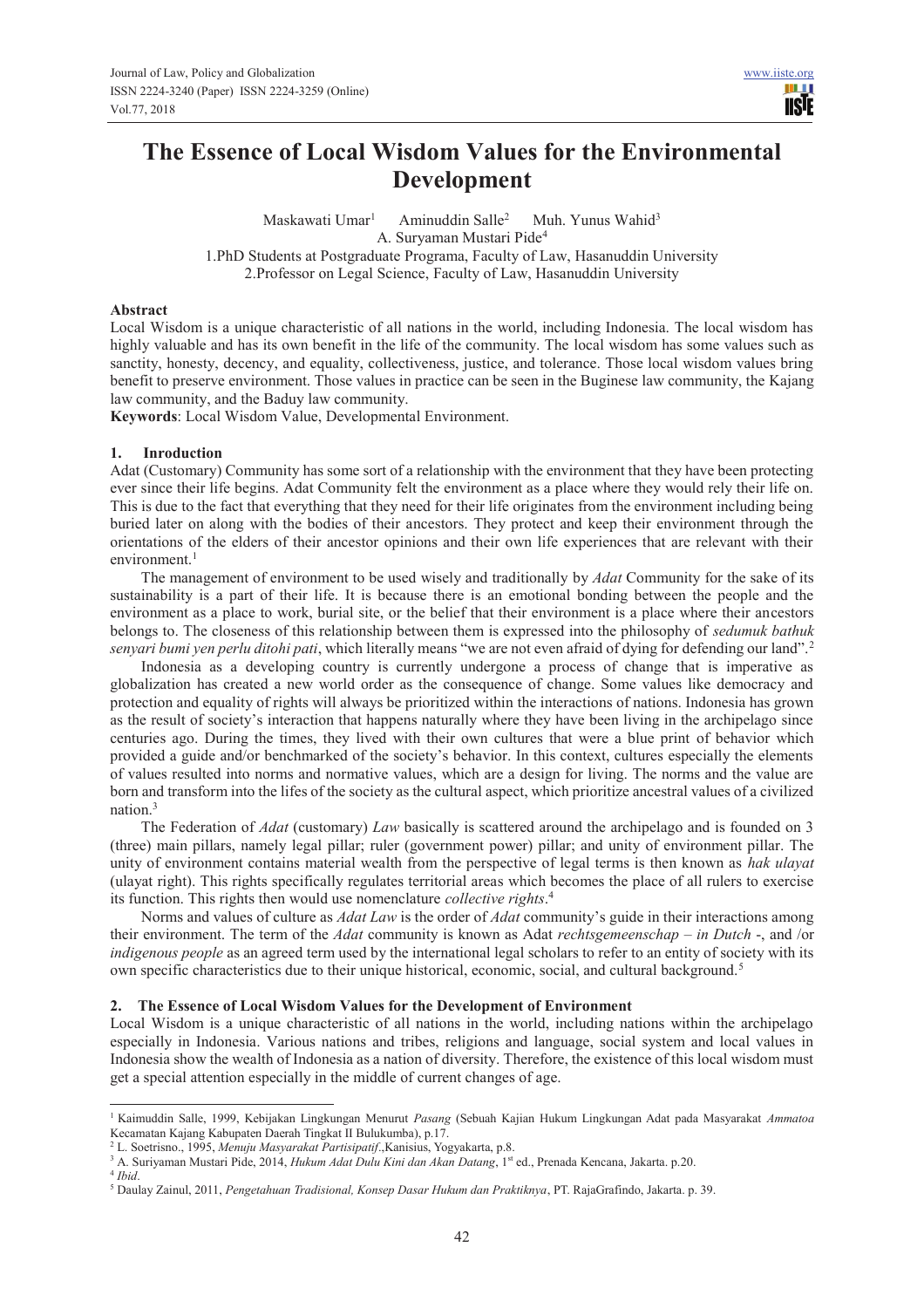According to Saini, the local wisdom tends to be associated with local community. In foreign language, it is referred to as local wisdom, local knowledge, or local genius. The local wisdom is an attitude, perspective, and the ability of a community in managing physical and spiritual environment which then provides the environment the opportunity to grow. In other words, the local wisdom is the creative answer towards historic-geopolitics issues and local situation in nature.<sup>1</sup> On the other hand, it is also said that the local wisdom can also be defined as a point of view of life and knowledge as well as various life strategies that come in the form of activities conducted by the local community in response to all issues in fulfilling their needs, covering all aspects of life; religion, science, economy, technology, social organization, language and communication, and art. They have the understanding, programs, and some activities related to fulfilling, fixing, and developing the aspects of needs and the way to fulfill them. Indeed, they have to consider human resources and natural resources around them.<sup>2</sup>

According to Griffith,<sup>3</sup> the local wisdom is covered into national law and customary law or religious law. As quoted by Hooker, there will be an interaction one to another and it will create the expected social balance, which then the national law will become more dominant.<sup>4</sup> It is actually limited to an authority in which the current the *adat* law community is enacted to another the *adat law* community.

According to Erman Rajagukguk,<sup>5</sup> there are at least 4 (four) legal system complements peacefully in Indonesia, namely: *Adat* Law, Islamic Law, "Civil Law", and "Common Law". As the national motto of Indonesia, "*Bhinneka Tunggal Ika* (Unity in Diversity)", then the legal system in Indonesia also has pluralism element following the development of the nation and Indonesian community. Furthermore, Erman Rajagukguk elaborates further some his thoughts.<sup>6</sup> Firstly, the *adat* law is a law that lives among Indonesian people based on their own respective culture. The *Adat* law are customary behavior/act that is compiled by its community and it has its own sanctions when violated. This *adat* law covers the regulation on family-related regulation including inheritance, marriage, child adoption, land-related regulations, and trade-related regulations. In several areas, the *adat's* penal code is also recognized. This *adat* law is developing as it is following the development of the people in it. The change of *adat* law happens because there is a change of legal consciousness from the people or due to the existence of an external push and judicial bodies. The *Adat* law in this context has its own values as it is a law that is developed among the community. These values are known as the local wisdom because they come from the local faith or belief of a particular nation.

According to Saini, furthermore, the local wisdom is considered as highly valuable and has its own benefit in the life of the community. The system is developed due to the necessities to appreciate, preserve, and sustain life in accordance with the situation, condition, abilities, and values that is appreciated among the concerned communities. In other words, the local wisdom becomes a part of the way they live to solve all sorts of issues that they will face. It is all thanks to the local wisdom that these people could sustain their life, even to the extent of sustainable development.<sup>7</sup>

As it is understood that traditional communities generally know their environment pretty well. They live in various natural ecosystem that exist in Indonesia and has lived side to side with the nature harmonically, which allows them to have multiple ways to sustainably utilize the natural resources. In terms of behavior, people will refer to various things that in its essence has good or bad values, as well as activities that are primarily based on right or wrong. Within the concept of the local wisdom, there is also a manifestation of natural resources management attempt and environment that is a realization of natural conservation by the communities.

Nababan mentions several conservation principles in terms of traditional natural resources management, as followings:

- (1) The sense of Respect. It drives harmony and the relationship between men and nature around them. In this context, the traditional communities tend to see themselves as part of the nature.
- (2) The sense of belonging. it is exclusive to the communities upon a particular territory the kinds of natural resources that becomes a communal property resource for them. This sense of belonging is binding upon all members of the community to preserve and secure the resources from external parties.
- (3) Local knowledge system. It provides the ability to the member of the community to solve issue that they are facing in utilizing the remaining natural resources.
- (4) Adaptation capability in using simple technology efficiently and effectively in terms of energy usage and compatible with the condition of environment.
- (5) Allocation system and enforcement of *adat* regulation in order to secure the collective natural resources from excessive utilization, either for the member of the community or for external parties. In this instance,

 $\overline{a}$ 

<sup>&</sup>lt;sup>1</sup> See Cecep Eka Permana, 2010. *Kearifan Lokal Masyarakat Baduy dalam Mitigasi Bencana*. Wedatama Widya Sastra, Jakarta, p. 1.

<sup>2</sup> Suparmini, et.al., 2012. *Pelestarian Lingkungan Masyarakat Baduy Berbasis Kearifan Lokal*, Laporan Hasil Penelitian, Universitas Nasional Jogyakarta, p. 7.

<sup>3</sup> Imam Syaukani and A. Ahsin Thohari, 2004, *Dasar-dasar Politik Hukum*, Raja Grafindo Persada, Jakarta, p.125.

<sup>4</sup> Ibid.

<sup>5</sup> Erman Rajagukguk, *Ilmu hukum Indonesia: Pluralisme,* http://www.docjax.com*,* accessed on 25 Januari 2017.

<sup>6</sup> Ibid.

<sup>7</sup> See Cecep Eka Permana, op.cit, p. 3.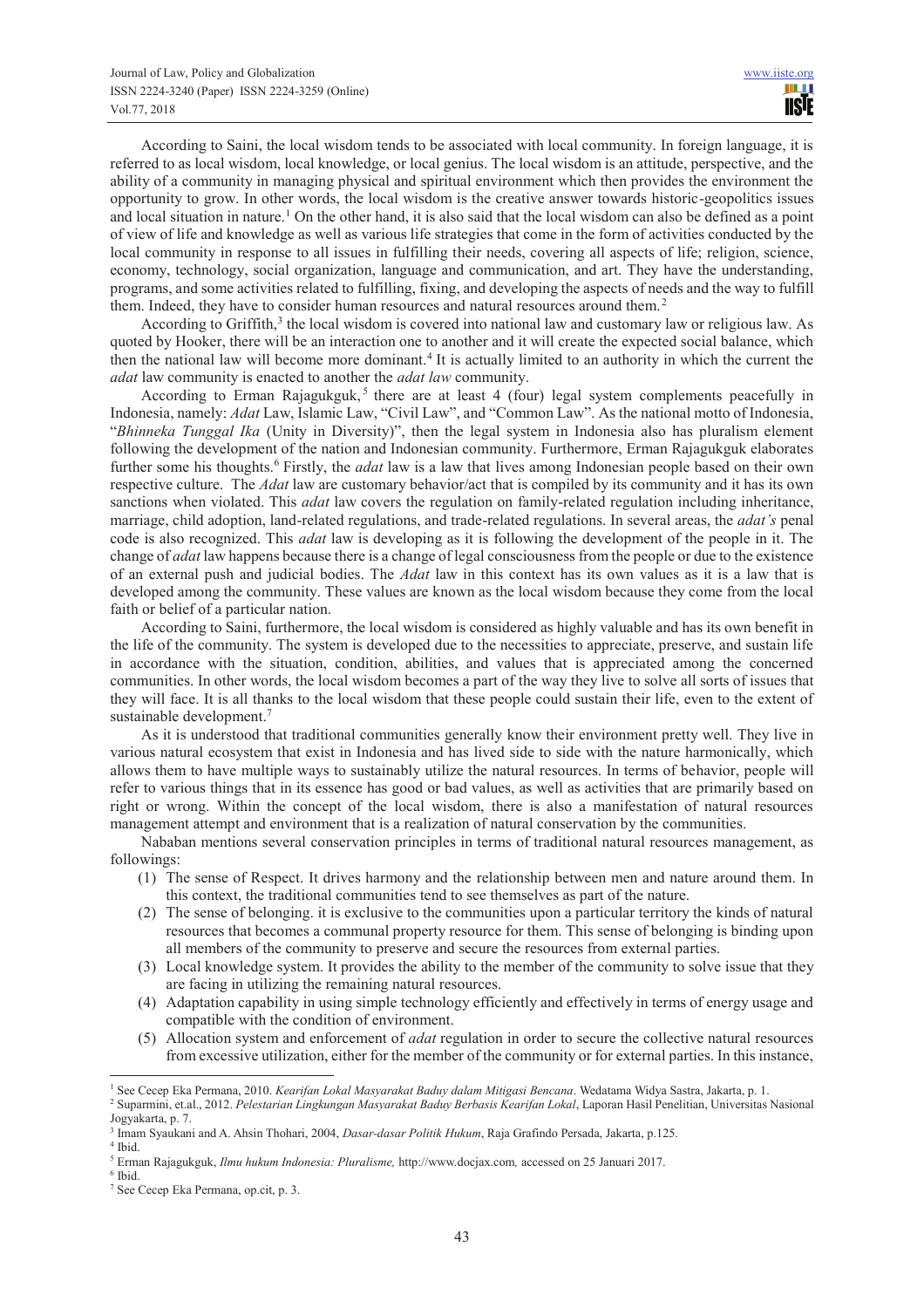the traditional communities already have their own *adat* penal code and legal instrument in a single social unity.

(6) Equal distribution mechanism of harvest or collective natural resources in order to prevent the rising of an excessive social disparity among the traditional communities. The absence of jealousy or social anger will prevent thief or illegal usage of natural resources.<sup>1</sup>

The idea of the local wisdom values can be seen in the further elaboration, as followings:

### **A. Sanctity**

One of the essence of the local wisdom values is its sanctity. It has been described by I. Gede A.B. Wiranata, as:<sup>2</sup> The religious side. It tends to show that the *adat* communities as a whole believe to the existence of a spiritual world which handles the power of men. This spiritual world gives influence and even decides the fate of men. Traditional in this context means that the behavior that has been passed down from generations to generations, classic, and tends to fill the life of the *adat* community. This life has been going on since the existence of their ancestors, whereas various order of behavior and custom has existed and prevailed. However, it has unease feeling if it it is not conducted or left.

This could be reflected within the traditional local wisdom of Kajang<sup>3</sup> in the instance of *Pasang*. *Pasang* in the context of its meaning and content, it contains an advice and a will, a demand or a trust and it might also contain into prophecy and warning. The content of doctrines in *Pasang* either contains will, warning, or demand, has cultural and social values by the community – called Ammatowa. Therefore, the form of *Pasang* is a collected form of all knowledge and experiences in the past which covers ancestral life aspect of Ammatowa community.<sup>4</sup>

The sanctity value in the Adat local wisdom basically relates to religion and culture. The value then creates certain trust system to be similar to the religion. This takes place because there is supranatural glory to have intention to the man and the land. This condition is in line with the opinions who states that both religion and cultures can be distinguished but is inseparable. According to Nurcholis Majid, religion is absolute in nature and doesn't change due to times and ages. Most cultures are religious-based and never the other way around. Therefore, the religion is primary in nature whilst culture is secondary in nature. Culture could be a religious way of life as it is a subordinate of religion. The communication of religion and culture is a necessity.

On a certain condition, the religion along with its magical influence and various ritual will impact culture of a certain community. In a certain religion condition. It can be said that it has a sense of superiority upon culture. However, there are times in which a certain culture influences to the process of religiousness in human. This is related with the natural tendencies of mankind that is inseparable from social dimension. Hence, a believer of a certain religion among different community will give birth to different religious typology.<sup>5</sup> Therefore, sanctity of traditions value within the *adat* community corresponds with religiousness or faith whereas naturally, this dimension of faith is something that is inseparable from the soul of every human. This is why most of the times, social value system and the life of the community itself are inseparable from a particular belief, whether it is religious or something that is traditional in nature.

This sacredness is often related with traditional terminology which has the meaning of faith or religion.<sup>6</sup> The "tradition" comes from Latin, *trader.* It literally means to provide, to give, or to left behind. From this word then derives the term "traditio" as a noun which has meaning "to surrender, to give, to left behind". "Traditio "then becomes the term mainly used for traditionalism. It is the teaching that prioritizes tradition that has been accepted from generations to generations as their guides of life. Tradition could come from a living practice that has been going on for many years, hence it is called cultural.

There could be also something that is derived from religious belief based on god's gift. This is often referred to as religious culture. As ethical community, the traditionalism could rely on cultural tradition or cultures that lives among the community as the inheritance of ancestor, or within religious culture derived from religious gift. This ethical tradition also manifests in the form of language, sayings, advices, norms, and principle within behavior such as living, interacting, working, and conducting activities, as well as the view and attitude towards life as a whole. The form of language, attitude, perspectives, and live stores ethical values, expressive values, and realization means. Therefore, the local wisdom values contain traditions that has implications on sacred dimensions and possibly religion. This the reason why the *adat* community and its values could survive from the changes of age.

#### **B. Honesty**

The value of honesty is one of the basic value in the local wisdom, including the *adat* community. It is because

 $\overline{a}$ 1 See Nababan, "Kearifan Tradisional dan Pelestarian Lingkungan di Indonesia". **Jurnal Analisis CSIS**, Tahun XXIV No. 6 Tahun 1995, p. 6. 2 See I Gede A.B. Wiranata, 2005, *Hukum Adat Indonesia*, PT Citra Aditya Bakti, Bandung, p. 68.

<sup>&</sup>lt;sup>3</sup> Kajang is one the existed adat communities in Indonesia. It is located in District Bulukumba, South Sulawesi. It has its own laws to regulate and manage its community – called Ammatowa.

<sup>4</sup> See Mas Alim Katu, 2005. *Tasawuf Kajang*, Pustaka Refleksi, Makassar, p. 20.

<sup>5</sup> See Ach. Shodiqil Hafil, "Komunikasi Agama Dan Budaya (Studi atas Budaya Kompolan Sabellesen Berdhikir Tarekat Qadiriyah Naqshabandiyah di Bluto Sumenep Madura)", **Jurnal Al-Balaqah**, Vol. 1 No.2, Juli-Desember 2016, pp. 162-163.

<sup>6</sup> See https://id.wikipedia.org/wiki/Tradisionalisme, accessed on 24 Mei 2018.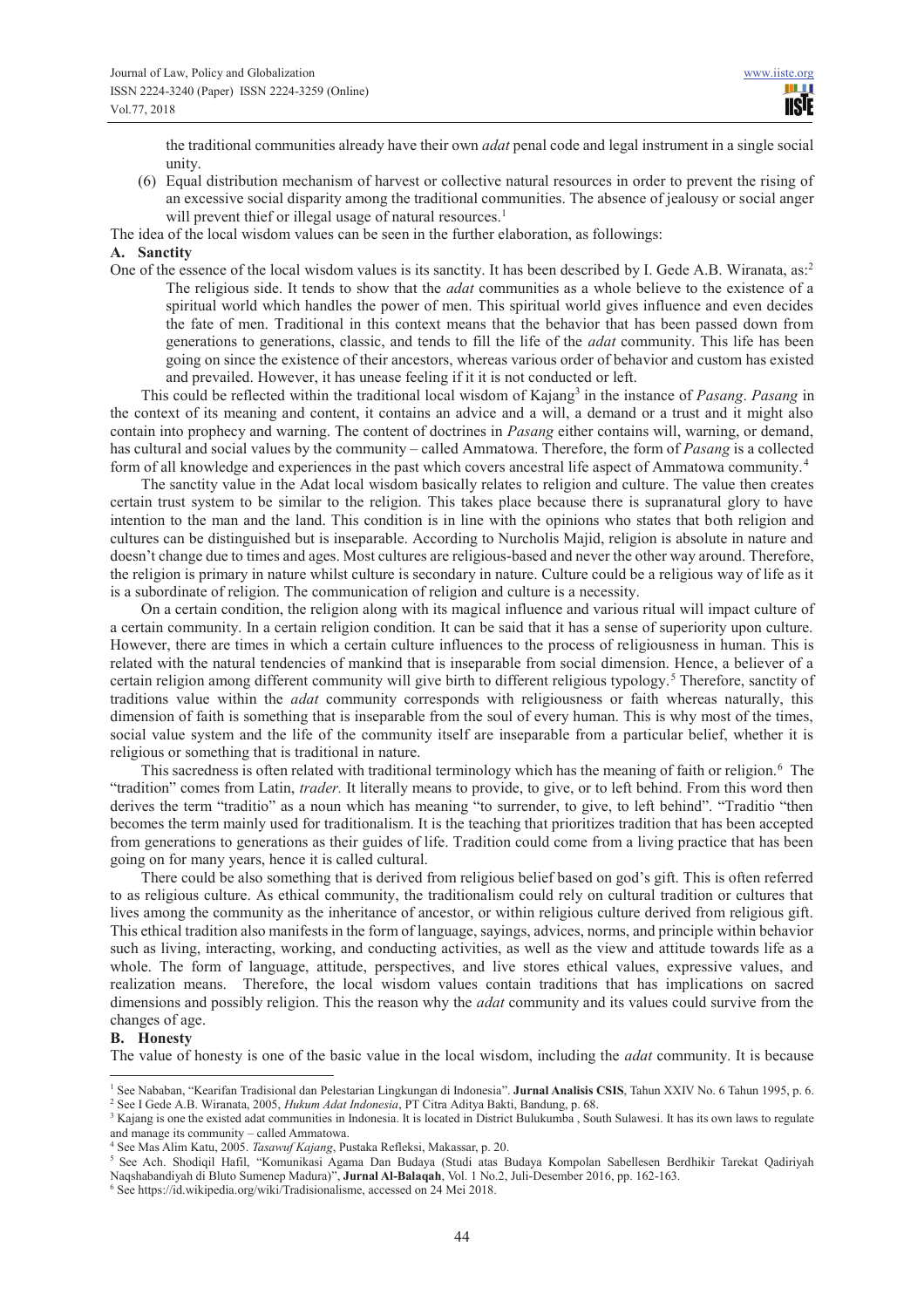the *adat* community is a reflection from local culture with its own ancestral values, including honesty. One of the value of honesty examples can be found in the Buginese local wisdom in South Sulawesi. As described by Shaff Muhtamar, the origins of local wisdom values among *Bugis*nese community is from the myth of *Tumanurung*. This is the basis source of *Buginese* tradition forming:<sup>1</sup>

"According to Toriolo, the function and the benefits of human in nature are the basis determination the existence of human beings. Some values such as honesty, generosity, propriety, determination, and effort are the main values in *Buginese* cultures. Honesty is referred to as *lempu* in *Buginese* language which means straight as in the opposite of bent. In various context, *Lempu* also may refer to sincere, right, kind, or fair; as an opposite of deceitful, cheat, traitorous, abusive, bad, fraud, etc. When To Ciung, Luwu Scholar, was asked for advice for soon to be a King (*Datu*) of Soppeng regency, named La Manussa' Toakkarangeng, he said that there were 4 (four) foms of honesty, namely: (a) to forgive people who have wronged him; (b) to be trusted; does not betray others; does not give that which he does not own; does not over-credit kindness when it only benefits himself."

In accordance with this definition as mentioned by "To Ciung" above, Kajaolalidong, a scholar from Bone, explained concerning honesty when he had been asked by the King of Bone. According to him, the proves of honesty were:

a. Do not take harvests that does not belongs to you;

- b. Do not take things that does not belongs to you, and is neither your heritage;
- c. Do not let the buffalo out of its cage, should it not belong to you;
- d. Do not take woods that are put, should you don't put them in the first place; and
- e. Do not take woods that the edge has been fixed, should you be not the one who fixed it.

In the fellowship agreement between the 3 (three) kingdoms - Bone, Wajo, and Soppen -, which was initiated by King of Bone, La Tenriware Bongkannge. Each word in the agreement reflects the spirit of honesty as has been suggested by Kajao to: (a) Reminding each other; (b) being equal; and (c) helping each other during hard times or not. This agreement was closed with a line of sentence that suggested the religious value of Buginese community and moral responsibility of the young generations at that time: - *This agreement is everlasting for the sake of the Unity of Bone, Wajo, and Soppeng and is witnessed by Gods. We are entrusting this to our children and grandchildren.*

# **C. Decency**

In the Buginese local wisdom, the word *Assitinajang* can be defined as decency or appropriateness. This word originates from the word *Tinaja* which means fitting, deserving, or appropriate. Lontara says: "*Seat upon your throne and occupy where you belong*". *Ade'Wari* (distinguishing culture) basically regulates everything in accordance to its decency or appropriateness, including the act of *Mappasitanaja*. Violating this order means ruthlessness. The obligation exercised brings over an equal right is an appropriate act among them. Quantity is not something that tends to be debated when it comes to *Sitinaja*. Took what is few, if that few things bring over good and refuse the many, if that many will invites destruction.<sup>2</sup>

This decency value has a strong connection with the value of spiritual and physical capability (*makamaka*). The consignment or receiving of a certain something, whether moral entrustment or duty, must be based on decency and capability. *Makamaka* plays more role to the stakeholders. Those who gives because they deserve to give, and the people that receives because they deserve to receive. Responsibility has been conducted and mandate has been fulfilled. Value of appropriateness has a role in Lataddampare' Puang Rimanggalantung, which reminds us to several religious advices entrusted by the ancestors saying "*Do not be corrupted by position of authority, and do not also want higher authority too much, should you also could not fix your country. Appear when only seek, thought when you were appointed.*" The decency can be ruined due to several factors: (a) Greed, which will eradicate shame, (b) violence, which will eradicate passion, (c) cheats, which will break the relationship between families, (d) cruelness which will push away rightful in a village (community). If greed is to be capitalized, then everything in possession will be lost. If deficiency is to be capitalized then difficulties will be the result. And if truth is to be capitalized, then brightful results will awaits, after good things and enclosed by safety.<sup>3</sup>

# **D. Equality, Collectiveness, Justice, and Tolerance**

In the Baduy *adat* community, there are several local wisdoms that are known in the form of collectiveness, democratic, justice, and tolerance within the social practice and leadership within their community. The Baduy *adat* community - called "*Amanat Buyut"* has value of local wisdom in line with the major source of the Baduy teaching. The content of the "*Amanat Buyut"* are the mandate is entrusted to Pu'un/the Country of thirty three /the River Sixty five / The center of twenty five Country / Mountains must not be destroyed/ Valley must not be damaged/ Restrictions must not be violated/ *Buyut* must not be changed/ Length must not be cut/Short must not be connected/ That which is not must be eradicated/ That which are forbidden must be gone/ That which is right

 $\overline{a}$ 1 See Shaff Muhtamar, 2007. *Masa Depan Warisan Luhur Kebudayaan Sulawesi Selatan*, Pustaka Refleksi, Makassar, pp. 17-20.

<sup>2</sup> *Ibid,* p. 21.

<sup>3</sup> *Ibid,* p. *22*.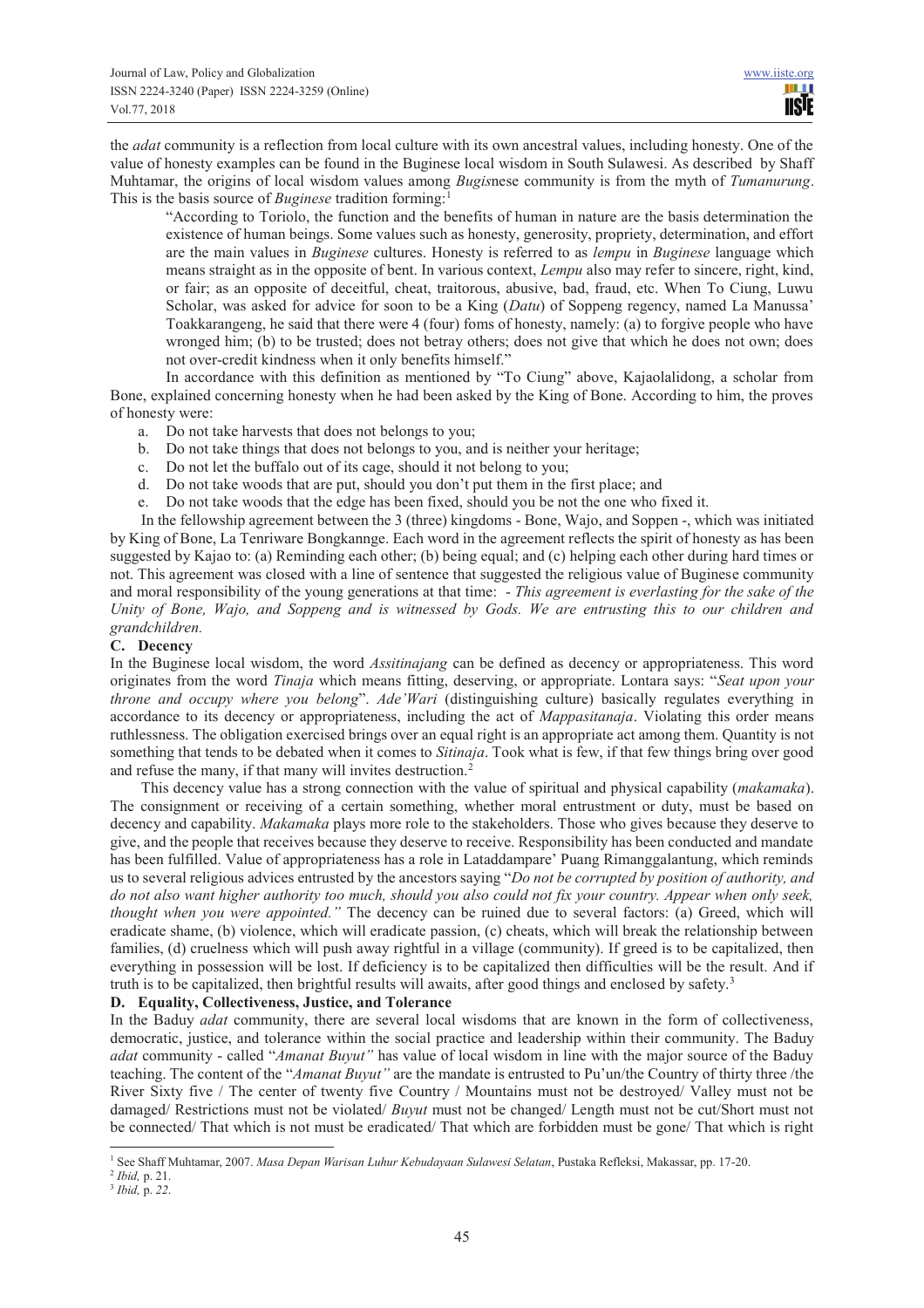n e **IISTE** 

must be right/ From the elaboration of Puun/ and mandate of *Buyut*.

It can be founded several democratic values that is unique in Indonesia. They are as followings:<sup>1</sup>

### **1. Value of equality**

It can be seen from daily life of Baduy community that there are nothing higher than the other when it comes to the creation of God. All must be treated equally starting from the way they dress, sanctions, and everything else, even a *Puun* is someone who's life very simple in comparison to other houses, and even if *Puun* violates a certain regulation then *Puun* shall be punished too, or in some cases it might be more severe than the others as *Puun* is viewed as someone who should be upholding the regulations and norms of the community and hence is expected to be the example for all. During the process of nomination, everybody deserves a chance to express their opinion. All elements of the community are represented during the conference of the *adat* community, either inside or outside *Baduy*.

# **2. Value of Justice**

Value of justice can be seen through the mandate of "*buyut*". The "*buyut*" must not be changed. This shows that there is a legal certainty that could be used as a reference after going through their daily life. Something has become the primary references of life principle substantively speaking, and there is nothing that may be changed. With the presence of legal certainty then the life of the community becomes more controlled. Aside from that, the mandate of the "*buyut"* says "length must not be cut and short must not be connected; mountains must not be destroyed; valleys must not be damaged". Aside from suggesting legal certainty, this also shows balances, harmony with the surrounding environment, and equality applied to all members of *Baduy* without exception. When a *Puun* is violating the law, he/she shall be punished fairly.

# **3. Communal Value**

Communal value can be seen through the daily life of the community. All developments of facilities, public/private (housing, bridges, *saung*, *bale,* etc) is done collectively including the houses of the community member. This shown that the harmony among *Baduy* community, including in the nomination of *Puun*, even during the process of a renovation. They would collectively work on it. The same goes for *Puun* as well, although judging from the amount of wealth that he/she has, *Puun* could be said as the richest/wealthiest person in the community, but his/her wealth is only going to be used to help the other member of the community that are less financially capable, or even when a member of the community died. *Puun* would voluntarily offers aid to those in need and will be aided by the member of the community collectively.

#### **4. Tolerance Value**

Tolerance can be seen through the act of appreciation towards another and respecting one another, whereas everything is in harmony. No one may force their will upon the other, including when it comes to faith to conduct cultural practices that they believe in. If there are any *Baduy* that is not strong enough in living their daily life in accordance with the prevailing cultural regulation, then he/she may go out from the community peacefully without any force, because the community believes that they are family as an intern circle, and as a whole cultural entity that is working collectively in a sincere manner and determined. However, in terms of religious faith, it is true that most of the ancestor holds the *Sunda Wiwitan* religion, which is basically believe in the existence of a spirit (animalism) but they still believe in the existence of Allah S.W.T, the saints, prophets, and angels. Aside from that, they primarily believe in is Prophet Adam a.s. as they believe that Adam a.s. is the first prophet and the first to teach about the balance of nature and its preservation. The primary teaching is the harmony between human and nature and therefore the nature must not be changed or ruined.

# **5. Religious Value**

The strong living religious values exists in the Baduy community and it has even become inseparable part form their daily life. However, the religious value is different from religious value in general. The religion of the *Baduy* community is *Sunda Wiwitan* (among the Javanese it is usually known as Islamic of Kejawen). The religion of the *Baduy* is the same as the Islamic of Kejawen in Sunda version of religion). This religious value holds a great deal of influence towards the nomination process of *Puun* in *Baduy.*  They believe that the *Puun* nomination system that they have is a mandate from their ancestor and therefore it must be done without having any changes or modification at all.

The local wisdom as mentioned above holds the value of sanctity, honesty, role model, balance, and justice. It can theoretically be considered as the main push from a social control in the *adat* community. This is known in the concept of Snouck Hurgronje (Aceh), as *adarrecht,* that is used to mention a tool of social control with sanctions and to provide a distinction between other social control that does not have sanctions (*adat*).<sup>2</sup>

 $\overline{a}$ 

<sup>1</sup> See Bahrul Ulum, 2014. "Nilai-nilai Demokrasi dalam Pengangkatan Puun/Raja pada Masyarakat Hukum Adat Baduy", **Jurnal Ilmiah**, Universitas Brawijaya, Malang, pp. 9-12 .

<sup>2</sup> I Gede A.B. Wiranata, op.cit, p.9